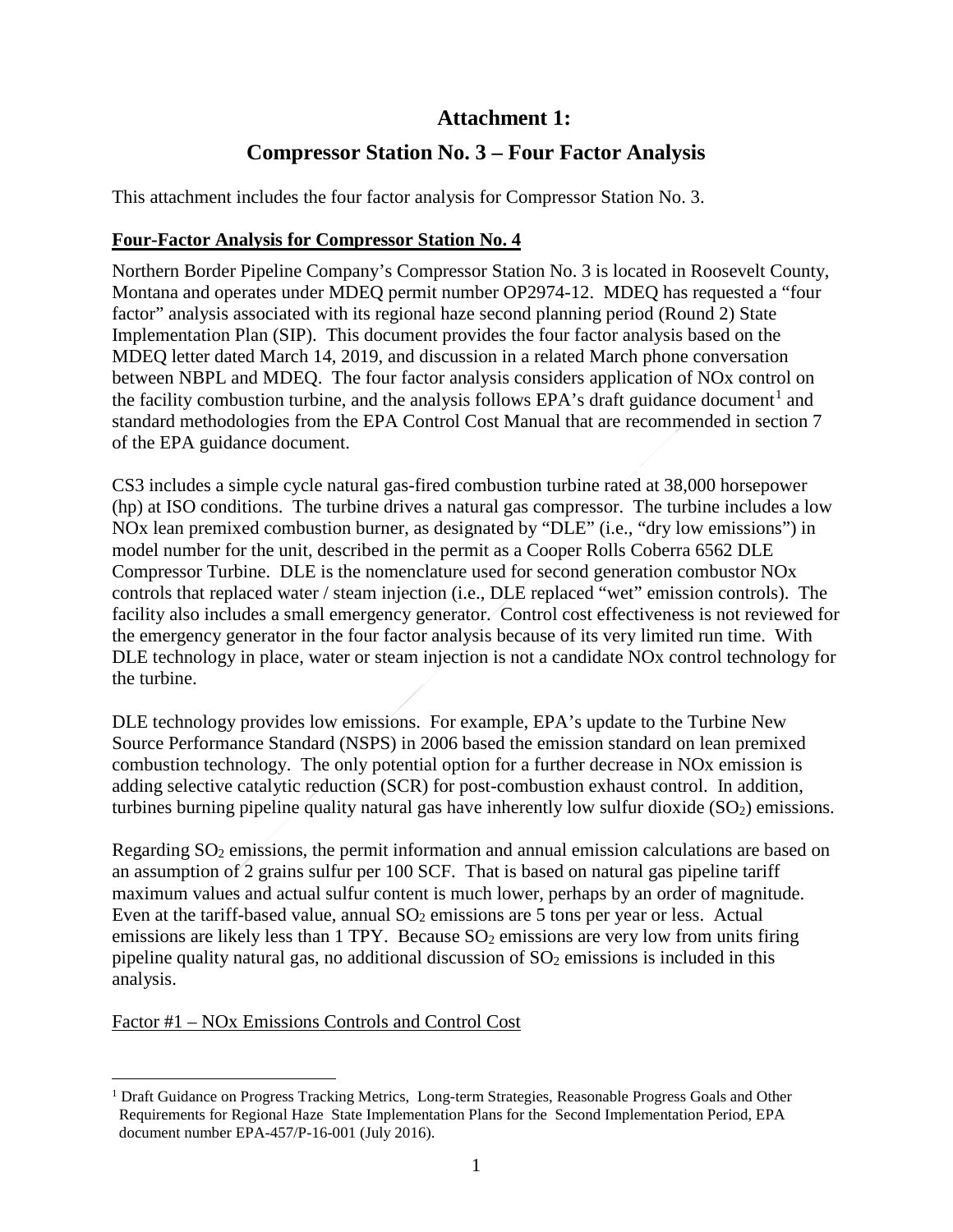Compressor Station No. 3 Four Factor Analysis June 11, 2019

As noted above, the pollutant of concern for the natural gas-fired turbine is nitrogen oxides (NOx). The facility turbine already includes the low NOx burner technology available from the manufacturer, thus additional combustion-based controls are not available. Lean premixed combustion (i.e., "DLE") is a second-generation technology that replaced water / steam injection, so water/steam injection is not applicable for this unit. The remaining options are postcombustion control. As discussed briefly below, the only add-on control technology that can be reviewed for application to a combustion turbine is selective catalytic reduction (SCR). Consistent with the EPA guidance document, methodologies from the EPA Control Cost Manual are used to evaluate the NOx control cost effectiveness for SCR.

Other post-combustion NOx control options are not applicable for combustion turbines. For example, "non-selective catalytic reduction" (NSCR) is a technology to reduce NOx emissions, but that technology only applies to reciprocating engines where the air-to-fuel ratio (AFR) is controlled so that there is no excess combustion air (i.e., exhaust  $O_2$  levels are close to zero). At these conditions, species such as ammonia naturally occur in the combustion exhaust and those species participate in reactions to reduce NOx. This combustion configuration and AFR is not applicable to combustion turbines. Another technology, "selective non-catalytic reduction" (SNCR) employs similar "ammonia + NOx" chemistry, with ammonia injected at higher temperatures to reduce NOx without the use of a catalyst. In contrast, similar chemistry occurs with SCR technology, but a catalyst is required for reactions to occur because the exhaust temperature is cooler. SNCR has been applied in limited cases to large boilers (e.g., utility scale electric generating units), where the boiler configuration provides ample residence time at an exhaust temperature of about 1700 °F. A very specific temperature range and residence time within that range is required for SNCR to function. Neither the temperature or residence time is available in a combustion turbine, thus SNCR is not applicable to turbines. SCR is the only potential technology, and an SCR control cost analysis follows.

#### *SCR control cost analysis*

SCR has had limited application as a retrofit control option for natural gas-fired compressor drivers, and a case study for retrofit application showed significant problems, system reengineering, and ultimately revisions to permit limits. However, rather than providing a detailed assessment of technical feasibility, the SCR cost analysis is presented to assess economic feasibility. The analysis primarily relies on Control Cost Manual methods and related EPA support documentation. A key input for the analysis is the capital cost, and a 2016 Control Cost Manual (CCM) supplement that updated the SCR chapter<sup>[2](#page-1-0)</sup> of the CCM was used to estimate the capital cost.

Table 1 presents the cost details and the source for specific itemized cost elements. In addition to the SCR capital cost, an important assumption for the analysis is the estimate of *actual* NOx emissions. The current and anticipated ongoing operation of the turbine at CS3 is lower than full load due to capacity requirements for the system. Based on operations for about 18 months through early 2019, average operation load was 24,000 hp. This is based on data from days the unit operated from June 2017 through mid-February 2019. The projection of actual emissions should be used as the best estimate of ongoing operation and associated NOx emissions. Primary assumptions for the analysis include:

<span id="page-1-0"></span><sup>&</sup>lt;sup>2</sup> "Chapter 2, Selective Catalytic Reduction," EPA update to Control Cost Manual, Table 2.1b (May 2016).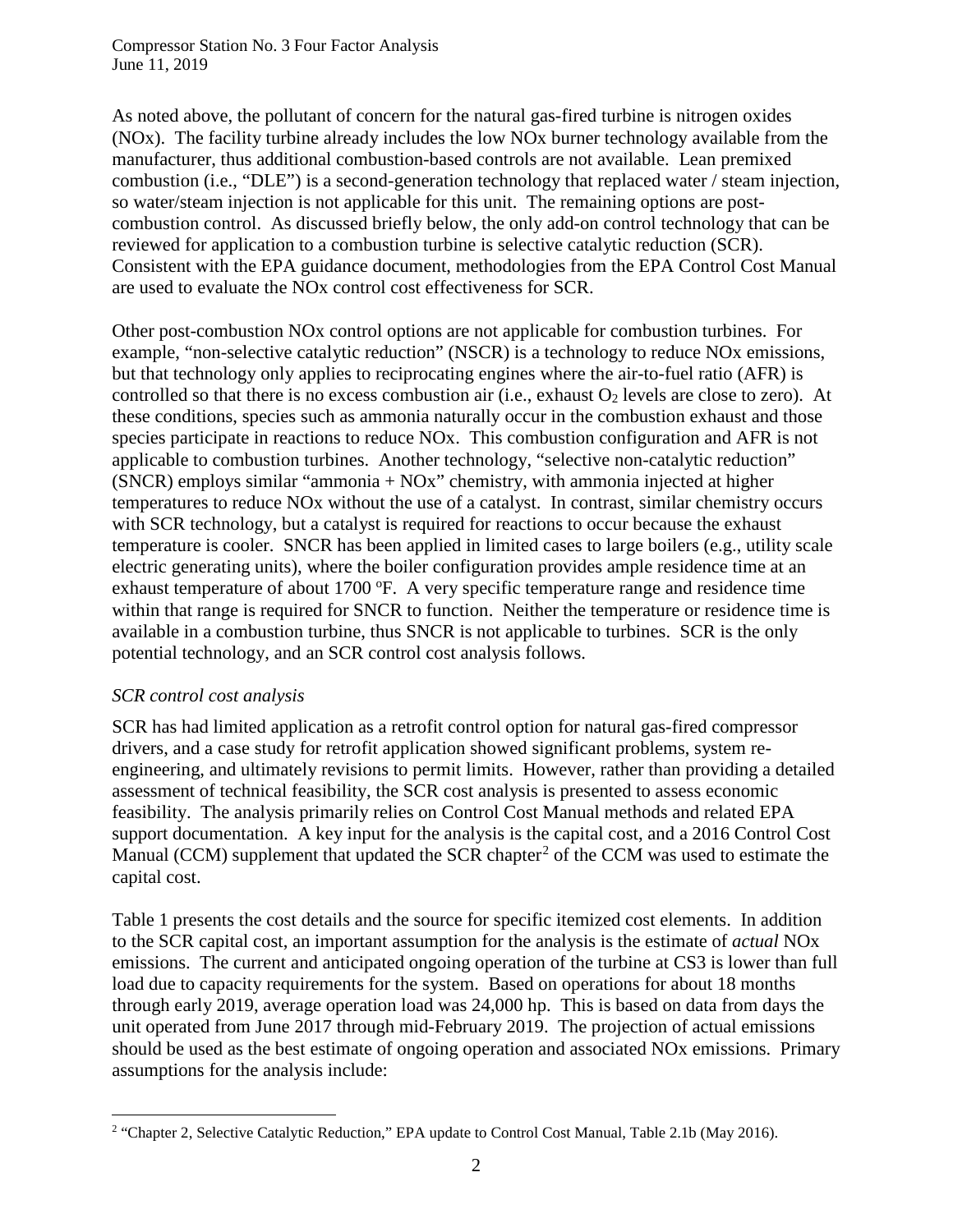Compressor Station No. 3 Four Factor Analysis June 11, 2019

- A capital cost of \$4,250,000 to achieve 75% reduction in NOx; based on Chapter 2 of the Control Cost Manual<sup>[3](#page-2-0)</sup> with the cost adjusted to 2018 using the consumer price index (CPI). The Control Cost Manual Table 2.1b information for SCR cost (\$ per kilowatt) is interpolated as approximately \$100 per kilowatt for a 28.3 MW unit. This cost basis is estimated because the three unit sizes included in the table (2, 12, and 80 MW) are not similar to the CS3 unit size. The CPI adjustment is a factor of 1.5
- Anticipated average operating load for future operations of 24,000 hp (63% of ISO rated load). This is based on average operating load from June 2017 through mid-February 2019 (over 20 months). Operation during this period is anticipated to be consistent with future operations based on pipeline system demand. Load has been marginally higher in the past, but future operation is anticipated to be similar to or lower than recent operation.
- The permit indicates a guaranteed heat rate of 7,038 Btu/hp-hr (Low heating value based). For a high heating value basis (consistent with NOx emission factors), the heat rate would be approximately 7,750 Btu/hp-hr. With standard operation at less than full load, this is rounded up to 8,000 Btu/hp-hr for calculating the NOx emission rate in pounds per hour (lb.hr). Thus, the fuel rate is approximately 192 MMBtu/hr.
- Baseline (pre-SCR) NOx emissions are based on a best estimate of actual emissions. The NOx emission rate used is 0.117 lb/MMBtu. This value has been used for annual emission estimates based on a compliance test in 2003. In more recent years, the average value from 18 portable analyzer tests conducted at full load from May 2012 through September 2018 is 0.1156 lb/MMBtu. In more recent years and projecting forward, a lower load is anticipated, and that operation would result in *lower* NOx emissions from the DLE-equipped unit. Thus, the assumed pre-SCR emission rate is a reasonable, conservatively high estimate.
- From the previous bullets, the NOx emission rate prior to SCR control is 22.5 lb/hr (i.e., 0.117 lb/MMBtu x 192 MMBtu/hr).
- Capital cost recovery is based on a twenty-year life and interest rate of 5.25% (consistent with the current prime rate). Longer life is not appropriate for catalytic systems which typically have a warranty of no longer than five years. It would be reasonable to assume a shorter life for capital recovery, and the twenty-year life is conservatively high.
- Annual operating hours have varied from year to year, but operation in the last year is anticipated to be representative of future operations. Annual operating hours were 6,835 in 2017 and 2,113 in 2018. For 2019, the turbine has operated only 181 hours through May. Relatively low operations similar to 2018 and 2019 are expected in the future, but for the cost evaluation, 4,500 annual operating hours was assumed based on the average of 2017 and 2018 operating hours (4,474 hours).
- Most other costs (direct and indirect installation costs, etc.) are based on the Control Cost Manual.
- Reagent cost is based on a conservatively low-cost estimate of \$550 per ton for ammonia and a molar ratio ( $NOX / NH_3$ ) of 1.1. The ammonia cost is based on information available on-line from the U.S. Department of Agriculture<sup>[4](#page-2-1)</sup> for the cost of ammonia.

<span id="page-2-0"></span><sup>&</sup>lt;sup>3</sup> "Chapter 2, Selective Catalytic Reduction," EPA update to Control Cost Manual, Table 2.1b (May 2016). Cost based on cost estimate presented in Table 2.1b for 12 MW unit.

<span id="page-2-1"></span><sup>4</sup> Anydrous ammonia price fluctuates; \$550 per ton is within range (and towards the low end of the range) in recent years. For example, see U.S. DOA worksheet Table 7 at:<https://www.ers.usda.gov/data-products/fertilizer-use-and-price/> and figures at: [https://www.michfb.com/MI/Farm\\_News/Content/Crops/Adjusting\\_nitrogen\\_plans\\_based\\_on\\_fertilizer\\_prices\\_trends/](https://www.michfb.com/MI/Farm_News/Content/Crops/Adjusting_nitrogen_plans_based_on_fertilizer_prices_trends/)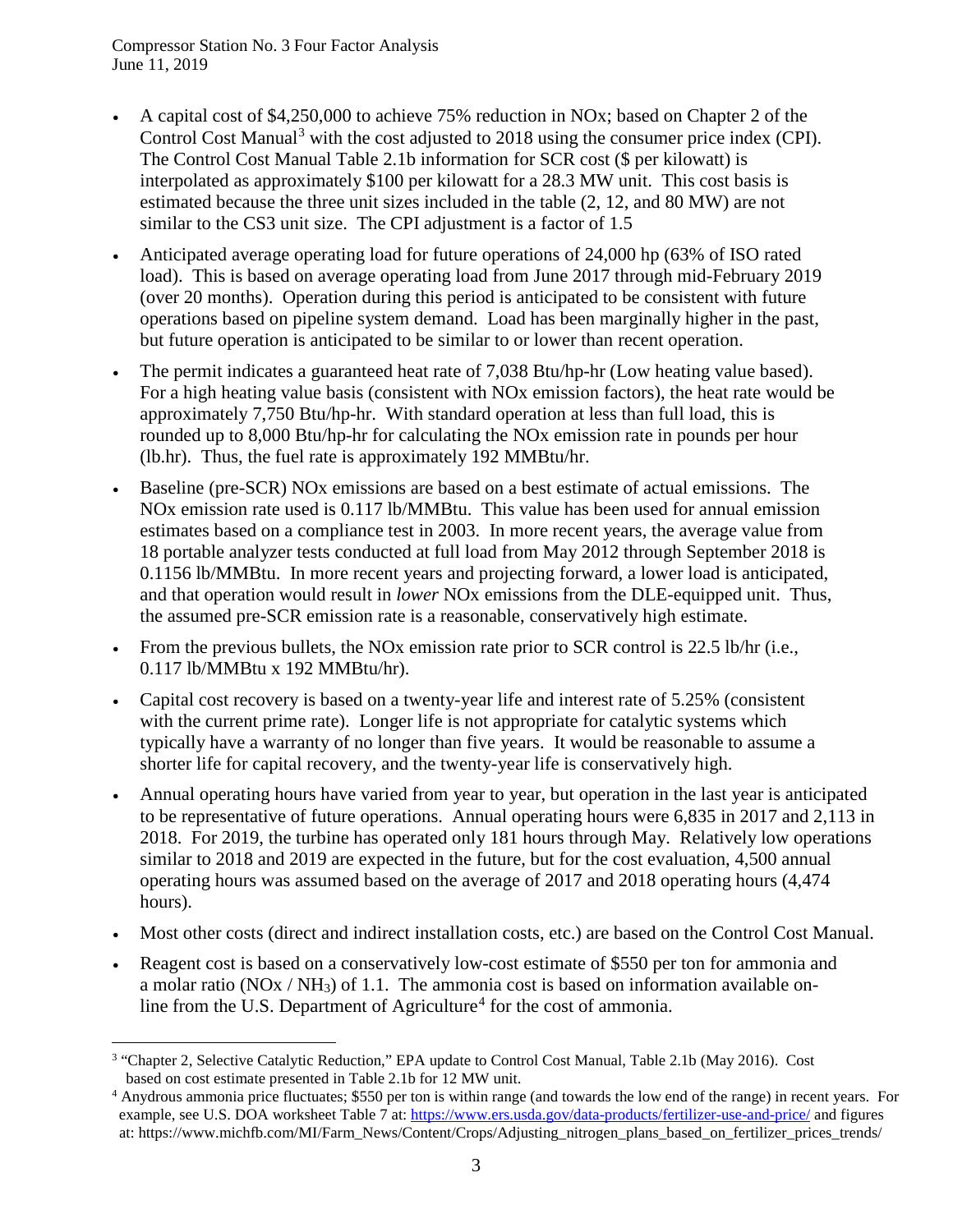**The resulting NOx control cost is estimated to be \$37,750 per ton.** NBPL believes this significantly exceeds a reasonable cost threshold. If MDEQ disagrees, NBPL requests an opportunity for additional discussion to review several assumptions and further refine the analysis.

#### Factor #2 – Time Necessary for Compliance

Retrofitting SCR would require a timeline of three years or more. This time is required for engineering design, permitting, site preparation, installation, commissioning, and startup. A schedule up to five years could be required because previous retrofit installations of SCR on natural gas transmission compressor drivers are very limited and have resulted in extended commissioning periods to address performance issues with the reagent control system (e.g., ability of the reagent flow control to adequately respond to emissions changes as pipeline demand changes turbine load and NOx emissions). The schedule would also need to consider the timing of facility outage to ensure that natural gas demand is not affected by the lost compression capacity.

#### Factor #3 – Energy and Non-Air Environmental Impacts

SCR for NOx results in a fuel penalty and requires use of electricity to drive reagent pumps. Performance loss and electrical usage would increase greenhouse gas (GHG) emissions from the facility. SCR would also introduce other air impacts – e.g., ammonia emissions (which are a particulate precursor).

#### Factor #4 – Remaining Useful Life of the Source

As noted in the EPA guidance document, control technology life will likely be shorter than the expected life of the stationary source. That is the case for a combustion turbine. The cost analysis assumes control technology life of twenty years for SCR. A twenty-year lifetime exceeds typical estimates for emission control analysis presented in a U.S. Department of Energy (DOE) report<sup>[5](#page-3-0)</sup> and control technology analysis in EPA regulations and regulations from other states, and greatly exceeds the technology warranty. The turbine life is much longer and not limited if standard maintenance requirements are followed.

#### Summary

In summary, the four factor analysis indicates a NOx cost effectiveness of \$37,750 per ton for SCR. Several conservative assumptions tend to lower this cost. If alternatives were assumed that decreased parameters such as hours of operation, and average load, the cost per ton would increase. In addition, there are questions about technological feasibility for retrofitting SCR to an existing compressor driver turbine, especially when the unit will typically operate at a reduced load. There are deleterious impacts on energy (e.g., efficiency loss), the environment (e.g., ammonia emissions), and other factors (e.g., catalyst disposal, ammonia transportation and use). NBPL recommends no further control requirements for Compressor Station No. 3.

<span id="page-3-0"></span><sup>&</sup>lt;sup>5</sup> "Cost Analysis of NOx Control Alternatives for Stationary Gas Turbines," Department of Energy, Prepared by ONSITE SYCOM Energy Corporation under Contract No. DE-FC02-97CHIO877 (November 1999).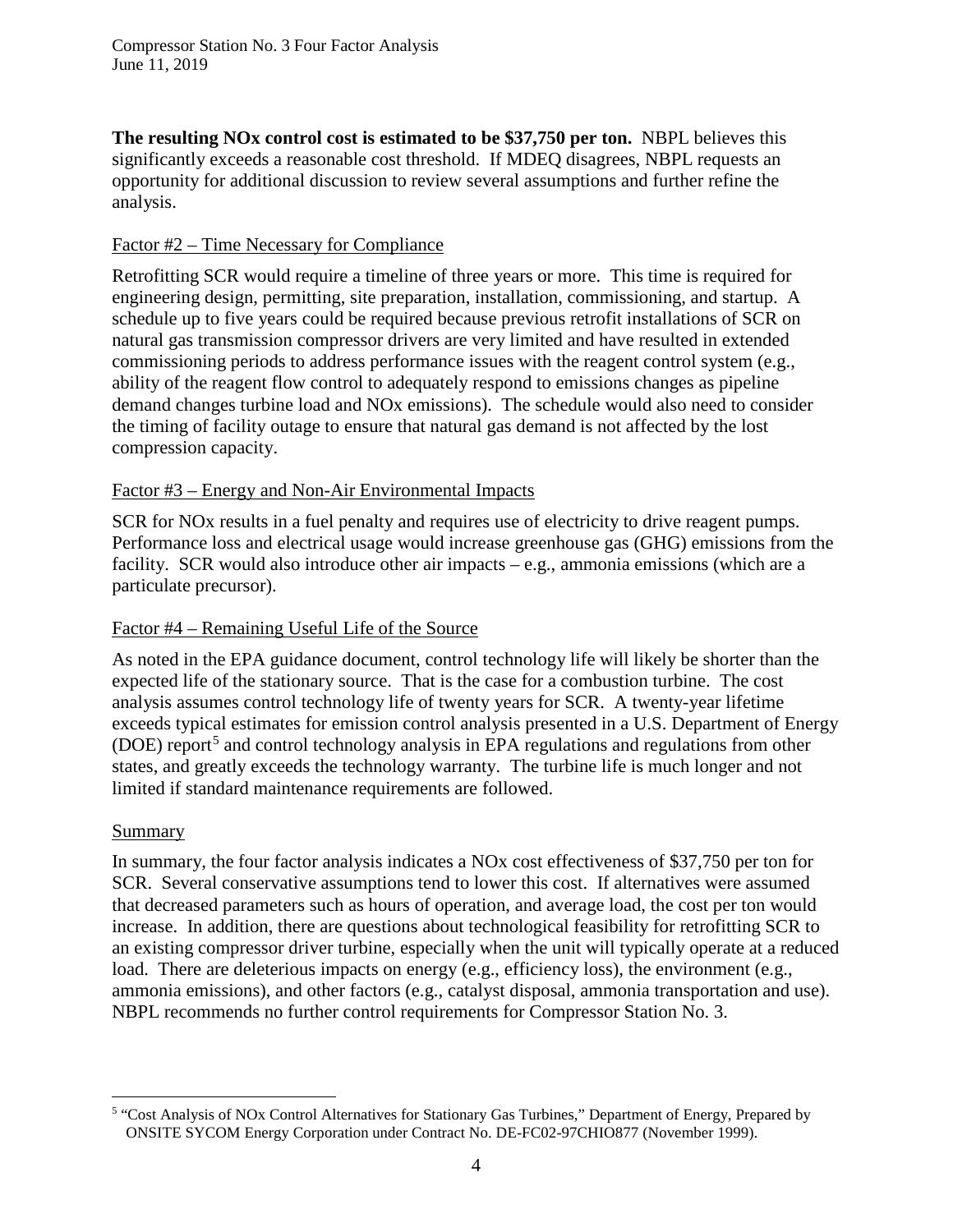## **Table 1. Rolls Royce Cobrerra DLE Turbine Selective Catalytic Reduction NOx Control Cost Effectiveness.**

| <b>NOx Control Cost Effectiveness Estimate</b>   |                       |                            |                        |                  |                                                                        |
|--------------------------------------------------|-----------------------|----------------------------|------------------------|------------------|------------------------------------------------------------------------|
|                                                  |                       |                            |                        |                  |                                                                        |
| <b>Engine Manufacturer</b>                       | Cooper-Rolls          |                            |                        |                  |                                                                        |
| Model No.                                        | Cobrerra 2648S Avon   |                            |                        |                  |                                                                        |
| <b>Engine Type</b>                               |                       |                            |                        |                  |                                                                        |
| <b>Fuel Used</b>                                 | <b>Natural Gas</b>    |                            |                        |                  | <b>Color Legend</b>                                                    |
| <b>Emissions Control</b>                         | <b>SCR</b>            |                            |                        |                  | User Data / Information Input Cell                                     |
| <b>Combustion Control Purpose</b>                | <b>NO<sub>x</sub></b> |                            |                        |                  | "Cumulative" Cost Cell for Primary Categories                          |
| <b>Target Reduction</b>                          | 75%                   |                            |                        |                  | Cost Effectiveness (\$ / ton)                                          |
|                                                  |                       |                            |                        |                  |                                                                        |
| 1 Engine Design Conditions                       |                       |                            |                        |                  | <b>Comments</b>                                                        |
| <b>Power Output</b>                              | 24000                 | (hp)                       | (ISO rating 38,000 hp) |                  | Anticpated average annual horsepower for future operations             |
| <b>Engine Exhaust Temperature</b>                |                       | (F)                        |                        |                  | optional input                                                         |
| <b>Engine Exhaust Rate</b>                       |                       | (lb/hr)                    |                        |                  | optional input                                                         |
| <b>Gas Volume</b>                                |                       | (dscfm)                    |                        |                  | optional input                                                         |
|                                                  |                       |                            |                        |                  |                                                                        |
| 2 Full Load Engine Exhaust Composition:          |                       |                            |                        |                  | <b>Comments</b>                                                        |
| Oxygen (O <sub>2)</sub>                          |                       | (vol. %)                   |                        |                  | optional input                                                         |
| Carbon Dioxide (CO2)                             |                       | (vol. %)                   |                        |                  | optional input                                                         |
| Water (H <sub>2</sub> O)                         |                       | (vol. %)                   |                        |                  | optional input                                                         |
| Oxides of Nitrogen (NOx)                         |                       | (ppmvd)                    |                        |                  | optional input                                                         |
| Nitrogen (N <sub>2)</sub>                        |                       | (vol. %)                   |                        |                  | optional input                                                         |
| <b>NO<sub>x</sub></b>                            |                       | 22.5 lb/hr                 |                        | 0.117 (lb/MMBtu) | NOx emissions - Full Load emission factor for DLE (2003 test)          |
|                                                  |                       | 50.54 (NOx TPY pre-SCR)    |                        |                  |                                                                        |
| <b>3 Engine Parameters</b>                       |                       |                            |                        |                  | <b>Comments</b>                                                        |
| <b>Total Operating Hours per Season</b>          | 4500                  | (hrs)                      |                        | 51% utilization  |                                                                        |
|                                                  |                       |                            |                        |                  |                                                                        |
| 4 Final Exhaust Gas Composition                  |                       |                            |                        |                  | <b>Comments</b>                                                        |
| Oxides of Nitrogen (NOx)                         |                       | 5.6 lb/hr                  |                        | 0.029 (lb/MMBtu) | Assume 75% reduction for unit equipped with DLE combustion             |
|                                                  |                       |                            |                        |                  |                                                                        |
| <b>5 Economic Parameters</b>                     |                       |                            |                        |                  | <b>Comments</b>                                                        |
| <b>Source of Cost Data</b>                       | see Analysis          |                            |                        |                  | Analysis primarily relying on EPA Cost Manual                          |
| <b>Direct Costs</b>                              |                       | <b>Cost Formula</b>        |                        |                  | <b>Comments</b>                                                        |
| <b>Control Equipment and Auxiliary Equipment</b> | \$4,250,000           | (A)                        |                        |                  | Based on EPA control cost manual (\$100/kw; adjust to 2018\$)          |
| Instrumentation                                  | \$85,000              | $(0.1^*A)$                 |                        |                  | Default is 0.1*A; use lower value from example (improved flow control) |
| <b>Sales Taxes</b>                               | \$130,050             | (0.03*(A+instrumentation)) |                        |                  | 3% Sales Tax in this example                                           |
| Freight                                          | \$212,500             | $(0.05*A)$                 |                        |                  | Calculated Cost using EPA Control Cost Manual                          |
| <b>Purchased Equipment Cost (PEC)</b>            | \$4,677,550           | <b>PEC</b>                 |                        |                  |                                                                        |
|                                                  |                       |                            |                        |                  |                                                                        |
| <b>6 Direct Installation Costs</b>               |                       | <b>Cost Formula</b>        |                        |                  | <b>Comments</b>                                                        |
| Foundations and Supports                         | \$374,200             | $(0.08*PEC)$               |                        |                  | Calculated Cost using EPA Control Cost Manual                          |
| Handling and Erection                            | \$654,860             | $(0.14*PEC)$               |                        |                  | Calculated Cost using EPA Control Cost Manual                          |
| Electrical                                       | \$187,100             | $(0.04*PEC)$               |                        |                  | Calculated Cost using EPA Control Cost Manual                          |
| Piping                                           | \$93,550              | $(0.02*PEC)$               |                        |                  | Calculated Cost using EPA Control Cost Manual                          |
| Insulation for ductwork                          | \$46,780              | $(0.01*PEC)$               |                        |                  | Calculated Cost using EPA Control Cost Manual                          |
| Painting                                         | \$46,780              | $(0.01*PEC)$               |                        |                  | Calculated Cost using EPA Control Cost Manual                          |
| Site Preparation                                 | \$0                   | <b>SP</b>                  |                        |                  | As required                                                            |
| <b>Buildings</b>                                 | \$0                   | <b>Bldg</b>                |                        |                  | As required                                                            |
| <b>Total Installation Cost (TIC)</b>             | \$1,403,270           |                            |                        |                  |                                                                        |
|                                                  |                       |                            |                        |                  |                                                                        |